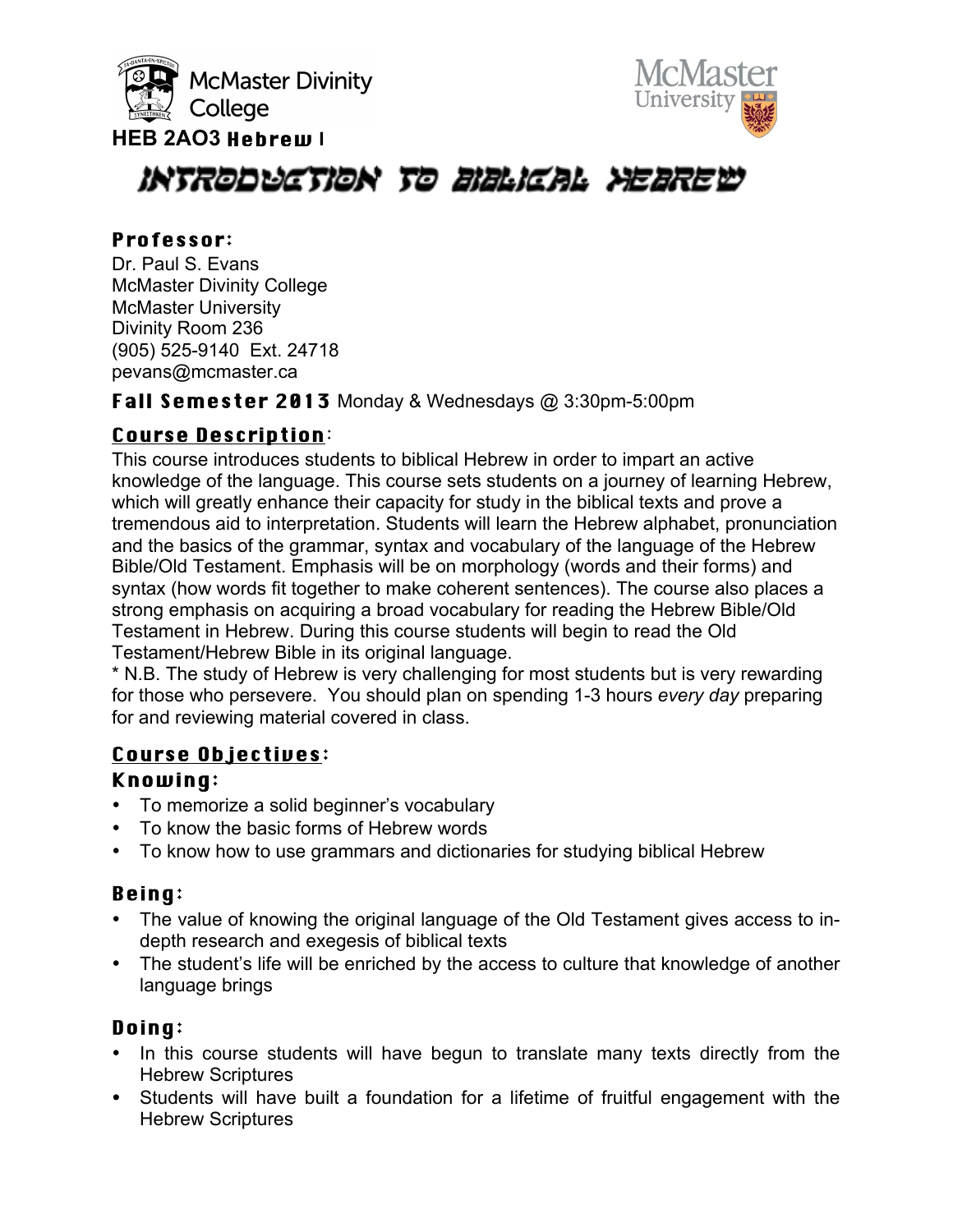#### Required Textbooks.

- Gary D. Pratico and Miles V. Van Pelt. *Basics of Biblical Hebrew Grammar*. Grand Rapids, Mich: Zondervan, 2001, 2007.
- Gary D. Pratico and Miles V. Van Pelt. *Basics of Biblical Hebrew Workbook*. Grand Rapids, Mich: Zondervan, 2001, 2007.

# Textbook Purchase:

All required textbooks for this class are available from the College's book service, READ On Bookstore, Room 145, McMaster Divinity College. Texts may be purchased on the first day of class. For advance purchase, you may contact READ On Bookstores, 304 The East Mall, Suite 100, Etobicoke, ON M9C 5K1: phone 416-620-2934; fax 416-622- 2308; e-mail books@readon.ca. Other book services may also carry the texts.

# Recommended.

Use of the "Flashworks" program which can be found on the CD-ROM which is included with the textbook. It will install on Windows and Mac platforms.

# Course Requirements.

#### 18% - Workbook Exercises

22% - Vocab Tests (2% per quiz) *Top 11 of 12 quizzes count toward final grade* 35% - Grammar Tests (3.5% per test) *Top 10 of 11 tests count toward final grade*

#### 25 % - Final Examination

# Monday Grammar Quizzes.

At the beginning of class each Monday there will be a grammar test covering material up to and including that covered in the previous class. These tests will include both grammar *and* vocabulary. They may include sentence translations, grammar explanations or diagramming, paradigms, and parsing etc.

# Wednesday Vocab Tests:

At the beginning of each Wednesday class there will be a vocab quiz covering material up to and including the chapter covered in last class. These quizzes will simply ask for the English translation of up to 20 Hebrew words.

#### Workbook Exercises.

Each chapter in the textbook has a corresponding chapter in the workbook. Once a chapter has been covered in class, students must then complete the corresponding workbook pages before the next class. The professor will periodically ask that workbook pages be turned in for marking. *Both the textbook and workbook must be brought to every class!*

Workbook exercises will be handed in for grading. The actual pages from the exercise book can be torn out (or photocopied) and stapled together to be submitted (in legible handwriting). At the top of the first page please be sure to write your name and the due date of the workbook sheets.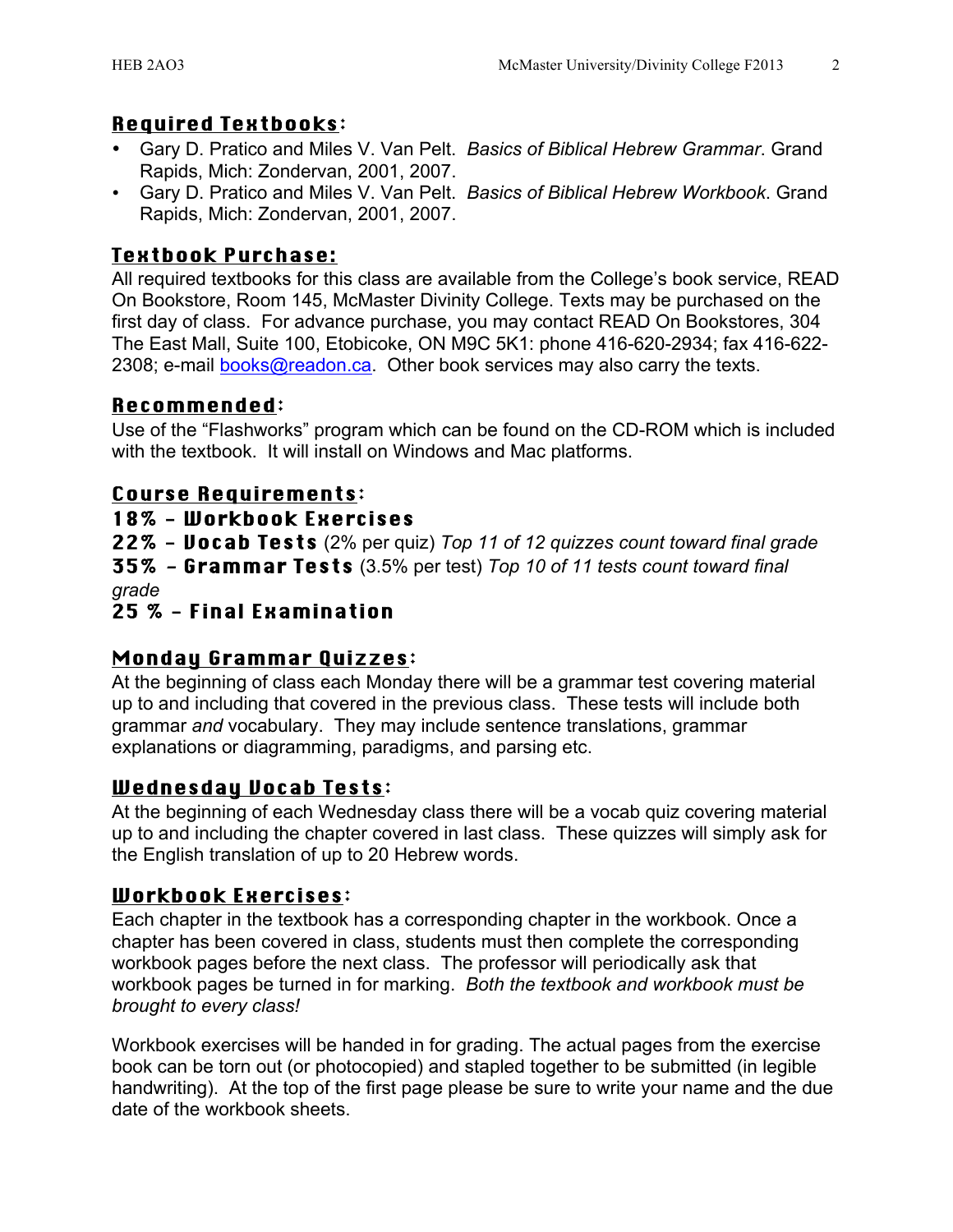# Classroom Behaviour

#### Attendance.

- Students are expected to be on time to class or ready to give an explanation for their tardiness to the professor.
- Students are also expected to stay for the entire class session, unless arranged in advance with the professor.

# **Participation:**

- Students are not to carry on off-topic conversations in class.
- When students are called on by the professor only the student addressed should voice an answer unless the professor offers the question to the whole class.
- All student participation in way of comments or questions must be done without disrespect or ridicule
- Students may eat or drink in class if they do not distract others and they clean up their desks.

# Policy for Missed Quizzes or Tests

There will be **no make up** for missed quizzes/tests except in the case of illness or serious family crises.

#### College Style for Submission of Written Work

All written work is to be submitted in accordance with the McMaster Divinity College Style Guide for Essays and Theses, available on the McMaster Divinity College website. **http://www.mcmasterdivinity.ca/sites/default/files/documents/MDCStyleGuideMar ch0413.pdf**

#### Inclusive language:

McMaster Divinity College uses inclusive language for human beings in worship services, student written materials, and all of its publications. In reference to biblical texts, the integrity of the original expressions and the names of God should be respected. The NRSV and TNIV are examples of the use of inclusive language for human beings. It is expected that inclusive language will be used in chapel services and all MDC assignments.

# Academic Honesty.

Academic dishonesty is a serious offence that may take any number of forms, including plagiarism, the submission of work that is not one's own or for which previous credit has been obtained, and/or unauthorized collaboration with other students. Academic dishonesty can result in severe consequences, e.g., failure of the assignment, failure of the course, a notation on one's academic transcript, and/or suspension or expulsion from the College. Students are responsible for understanding what constitutes academic dishonesty. Please refer to the Divinity College Statement on Academic Honesty ~ http://www.mcmasterdivinity.ca/programs/rules-regulations If you are a University student please refer to the McMaster University Academic Integrity Policy, specifically App 3 located at (www.mcmaster.ca/senate/academic/ac\_integrity.htm)